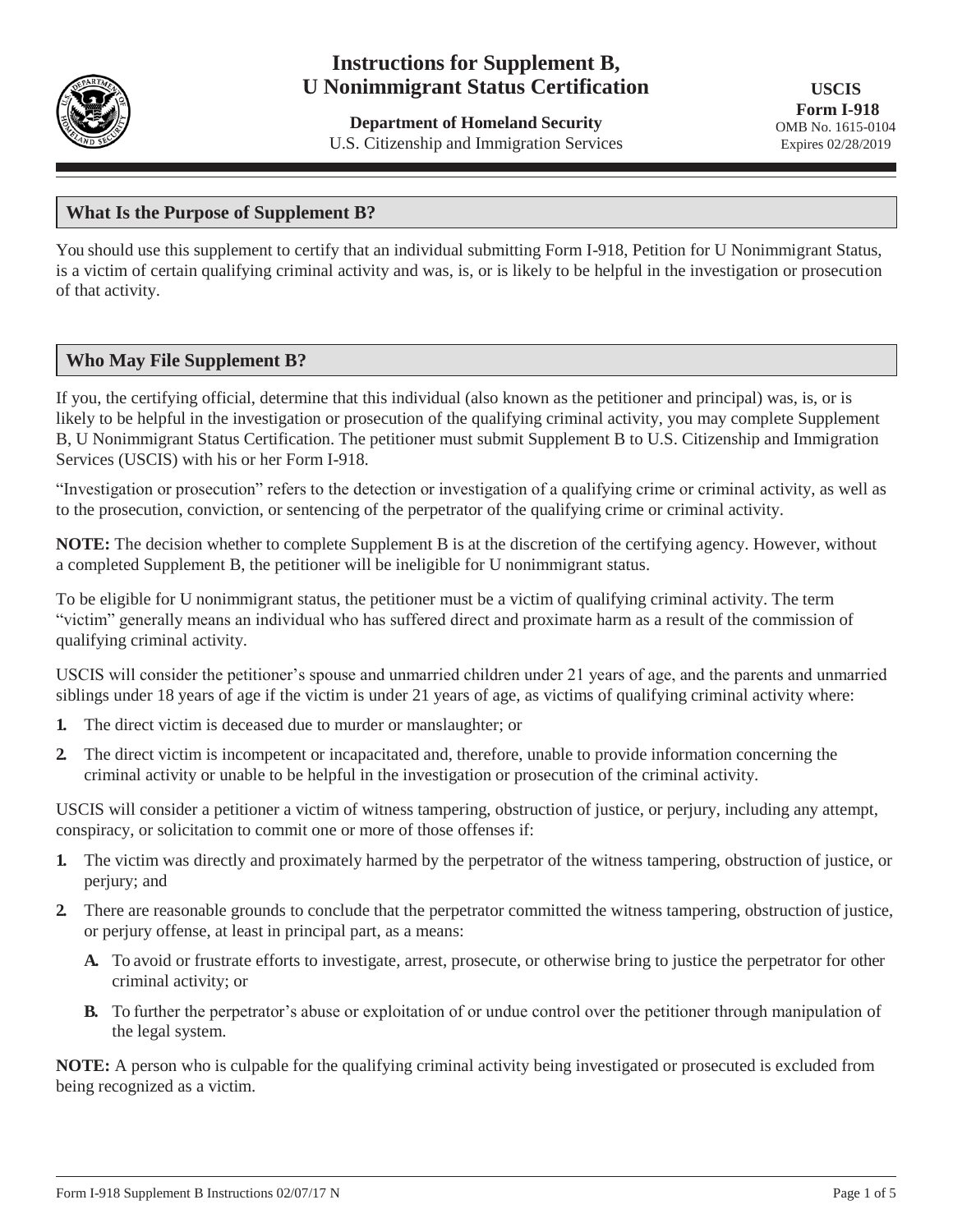A victim of qualifying criminal activity must provide evidence that he or she has been, is being, or is likely to be helpful to a certifying official in the investigation or prosecution of the qualifying criminal activity as listed in **Part 3.** of this supplement. In the case of a petitioner under 16 years of age or a petitioner who is incapacitated or incompetent, the parent, guardian, or "next friend" of the petitioner may provide evidence on behalf of the petitioner to be helpful to a certifying official's investigation. "Next friend" is a person who appears in a lawsuit to act for the benefit of a victim under 16 years of age or incapacitated or incompetent, who has suffered substantial physical or mental abuse as a result of being a victim of qualifying criminal activity. The next friend is not a party to the legal proceeding and is not appointed as a guardian. Being "helpful" means assisting law enforcement authorities in the investigation or prosecution of the qualifying criminal activity of which he or she is a victim.

**NOTE:** Once you, the certifying official, have completed Supplement B, it will be valid for six months from the date of signature. If the victim does not file Form I-918, Petition for U Nonimmigrant Status, within six months, the victim will need to obtain a new Supplement B from the certifying agency .

#### **General Instructions**

#### **How to Fill Out Supplement B**

- **1.** Type or print legibly in black or blue ink.
- **2.** If you need extra space to complete any item within this supplement, use the space provided in **Part 7. Additional Information** or attach a separate sheet of paper; type or print the agency's name, petitioner's name, and the Alien Registration Number (A-Number) (if any) at the top of each sheet; indicate the **Page Number**, **Part Number**, **and Item Number** to which your answer refers; and sign and date each sheet.
- **3.** Answer all questions fully and accurately. If a question does not apply to you type or print "N/A," unless otherwise directed. If your answer to a question which requires a numeric response is zero or none, type or print "None."
- **4.** Each Supplement B must be properly signed and filed. USCIS will not accept a photocopy of the signature pageof the Supplement B or a typewritten name in place of a signature.

## **Specific Instructions**

This supplement is divided into **Parts 1.** - **7.** The following information should help you fill out the supplement.

#### **Part 1. Victim Information**

**Item Number 1. Alien Registration Number (A-Number)** (if any)**.** This is the victim's USCIS file number. If the victim does not have an A-Number or you do not know it, leave this space blank.

**Item Numbers 2.a. - 2.c. Full Name.** Provide the victim's full legal name. Do not provide a nickname.

**Item Numbers 3.a. - 3.c. Other Names Used.** Provide other names used by the victim, including his or her maiden name, nicknames, and aliases, if applicable.

**Item Number 4. Date of Birth** (mm/dd/yyyy)**.** Provide his or her date of birth (Example, May 1, 1979, should be written 05/01/1979).

**Item Number 5. Gender.** Select the appropriate box.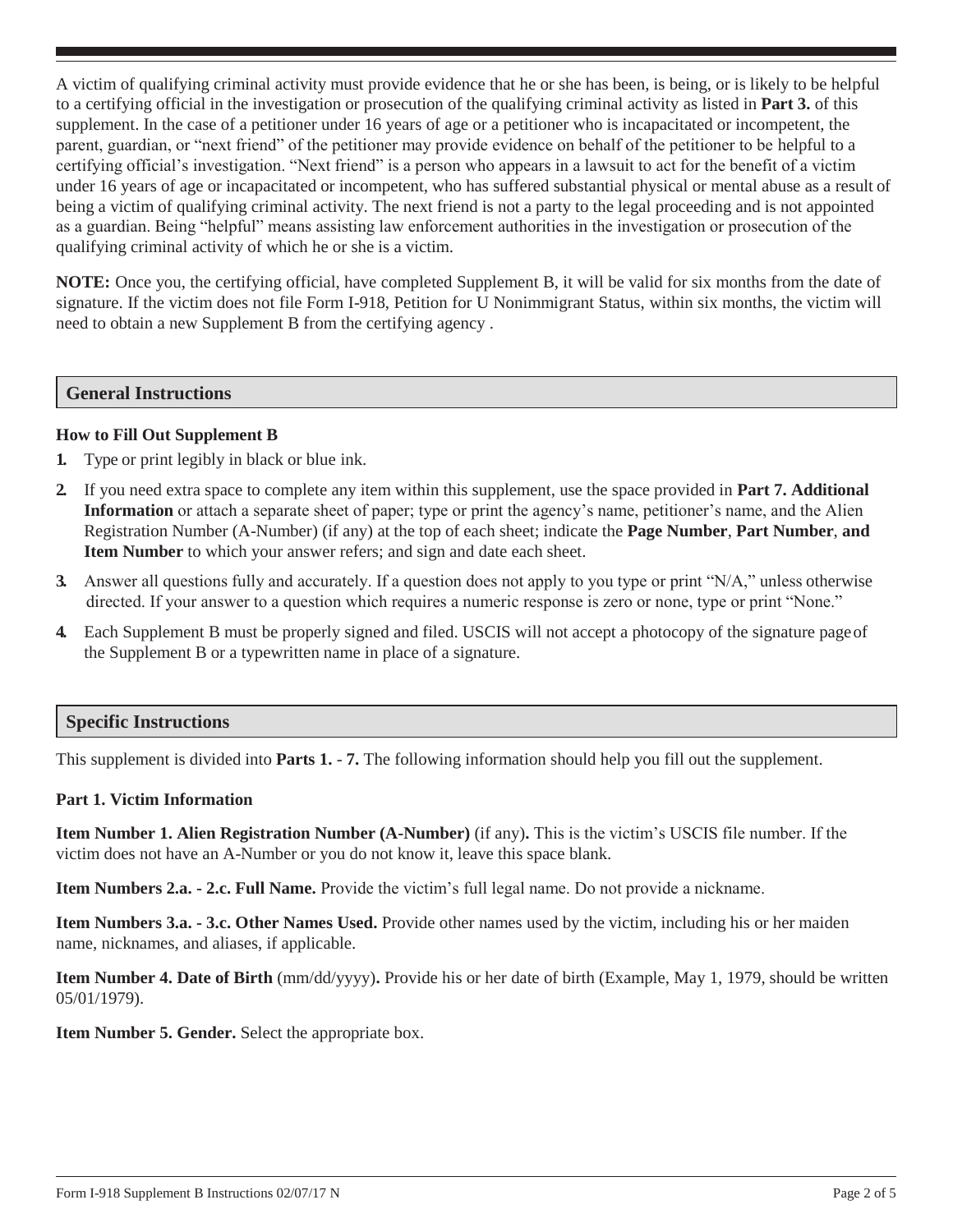#### **Part 2. Agency Information**

**Item Number 1. Name of Certifying Agency.** The certifying agency must be a Federal, state, local, or tribal law enforcement agency; prosecutor; authority; or Federal, state, or local judge that has responsibility for the detection, investigation, prosecution, conviction, or sentencing of the qualifying criminal activity of which the petitioner was a victim.

This includes traditional law enforcement branches with the criminal justice system and other agencies that have criminal investigative jurisdiction in their respective areas of expertise, including, but not limited to, Child Protective Services, the Equal Employment Opportunity Commission, and the Department of Labor.

#### **Item Number 2.a.** - **2.c. Name of Certifying Official.**

A certifying official is:

- **1.** The head of the certifying agency or any person in a supervisory role, who was specifically designated by the head of the certifying agency to issue a U Nonimmigrant Status Certification on behalf of that agency; or
- **2.** A Federal, state, or local judge.

If the certification is not signed by the head of the certifying agency, attach evidence of the agency head's written designation of the certifying official for this specific purpose.

**Item Numbers 3. - 10.** Provide the requested information regarding agency officials, the agency's address, agency type, case status, certifying agency category, case number, and FBI Number or SID Number.

#### **Part 3. Criminal Acts**

**Item Numbers 1. – 3.** Select all of the crimes of which the petitioner is a victim that your agency is investigating, prosecuting, or sentencing and provide the dates of the criminal activity. If the criminal activity occurred over a period of time, provide a date on which at least one act constituting an element of qualifying criminal activity occurred. If multiple incidents occurred, provide the date of each incident investigated or prosecuted. List the statutory citations for the crimes in the space provided. If the crimes of which the petitioner is a victim are not listed, select the crimes that are similar to those crimes. You may provide a written explanation regarding how the crime of which the petitioner is a victim is similar to the listed crimes. Similar activity refers to criminal offenses in which the nature and elements of the offenses are substantially similar to the list of criminal activity at section  $101(a)(15)(U)(iii)$  of the Immigration and Nationality Act (INA) and found on the certification form itself.

**Item Numbers 4.a. - 7.** Indicate whether the qualifying criminal activity violated the laws of the United States or occurred within the United States (including in Indian country and military installations) or the territories and possessions of the United States. Qualifying criminal activity of which the petitioner is a victim had to violate United States law or occur within the United States.

- **1. United States** means the continental United States, Alaska, Hawaii, Puerto Rico, Guam, the Commonwealth of Northern Mariana Islands (CNMI), and the U.S. Virgin Islands.
- **2. Indian country** refers to all land within the limits of any Indian reservation under the jurisdiction of the United States Government, notwithstanding the issuance of any patent, and including rights-of-way running through the reservation; all dependent Indian communities within the borders of the United States whether within the original or subsequently acquired territory thereof, and whether within or without the limits of a state; and all Indian allotments, the Indian titles to which have not been extinguished, including rights-of-way running through such allotments.
- **3. Military installation** means any facility, base, camp, post, encampment, station, yard, center, port, aircraft, vehicle,or vessel under the jurisdiction of the Department of Defense, including any leased facility, or any other location under military control.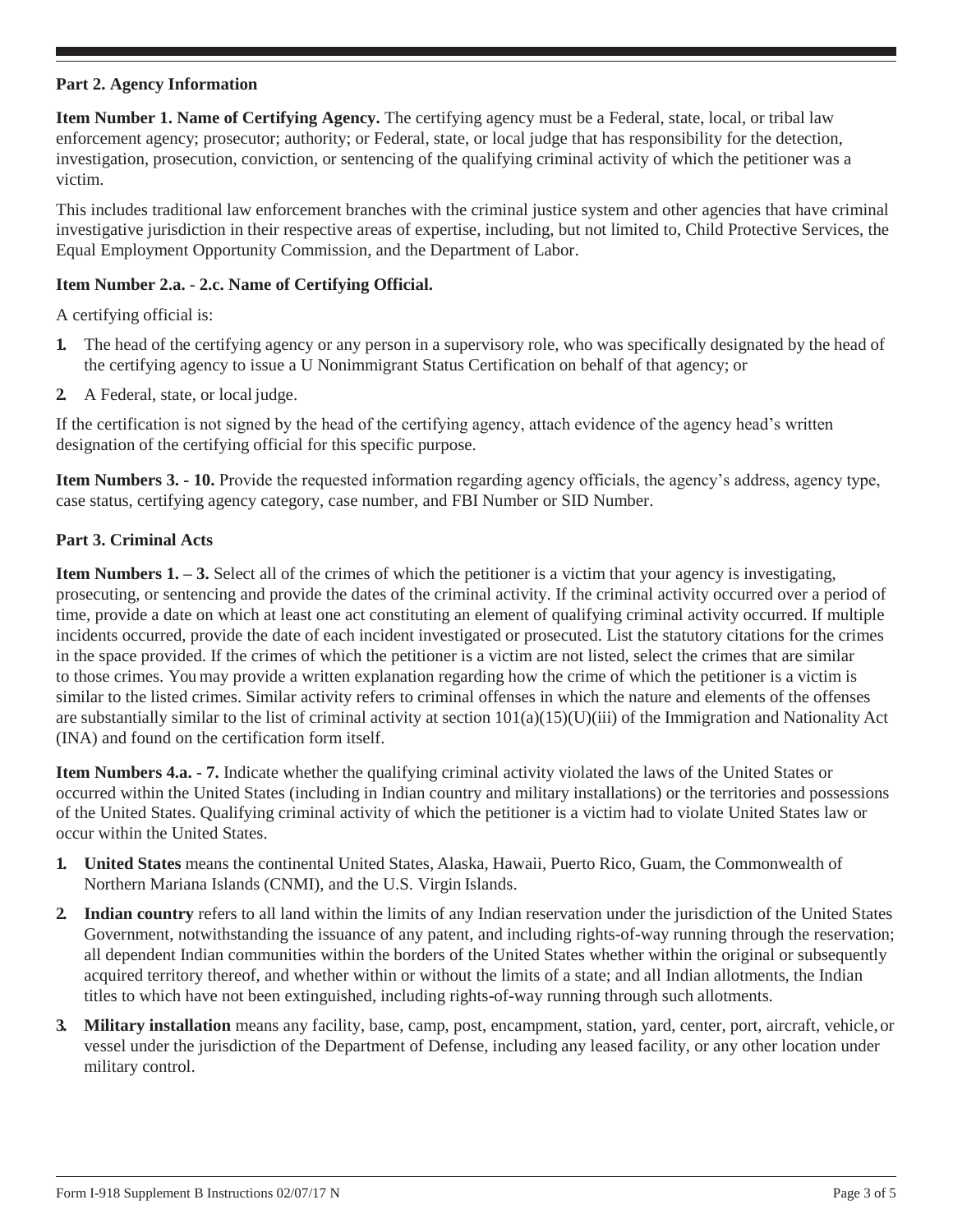**4. Territories and possessions of the United States** means American Samoa, Swains Island, Bajo Nuevo (the Petrel Islands), Baker Island, Howland Island, Jarvis Island, Johnston Atoll, Kingman Reef, Midway Atoll, Navassa Island, Palmyra Atoll, Serranilla Bank, and WakeAtoll.

If the qualifying criminal activity did not occur within the United States as discussed above, but was in violation of U.S. law, it must violate a Federal extraterritorial jurisdiction statute. There is no requirement that a prosecution actually occur. Provide the statutory citation for the extraterritorial jurisdiction.

## **Part 4. Helpfulness of the Victim**

**Item Number 1.** Indicate whether the victim possesses information about the crimes. A petitioner must possess information about the qualifying criminal activity of which he or she is a victim. A petitioner is considered to possess information concerning qualifying criminal activity of which he or she is a victim if he or she has knowledge of details concerning criminal activity that would assist in the investigation or prosecution of the criminal activity. Victims with information about a crime of which they are not a victim will not be considered to possess information concerning qualifying criminal activities.

When the victim is under 16 years of age, incapacitated, or incompetent, he or she is not required to personally possess information regarding the qualifying criminal activity. The parent, guardian, or next friend of the petitioner may provide that information.

**Item Number 2.** Provide an explanation of the victim's helpfulness to the investigation or prosecution of the criminal activity. A victim must provide evidence to USCIS that he or she was, is, or is likely to be helpful to a certifying official in the investigation or prosecution of the qualifying criminal activity. In the case of a victim under 16 years of age or a victim who is incapacitated or incompetent, the parent, guardian, or next friend of the victim may provide evidence on behalf of the victim to be helpful to a certifying official's investigation.

Being "helpful" means assisting law enforcement authorities in the investigation or prosecution of the qualifying criminal activity of which he or she is a victim. Petitioner victims who, after initiating cooperation, refuse to provide continuing assistance when reasonably requested, will not meet the helpfulness requirement. The victim has an ongoing responsibility to be helpful, assuming there is an ongoing need for the victim's assistance.

You, the certifying official, will make the initial determination as to the helpfulness of the petitioner. USCIS will give a properly executed Supplement B significant weight, but USCIS will not consider it conclusory evidence that the victim has met the eligibility requirements. USCIS will look at the totality of the circumstances surrounding the petitioner's involvement with your agency and all other information known to USCIS in determining whether the petitioner meets the elements of eligibility.

**Item Number 3.** Indicate if the victim has refused or failed to provide assistance reasonably requested since the initiation of cooperation. Explain in the space provided. If you need extra space, use the space provided in **Part 7. Additional Information**; type or print the agency's name, petitioner's name, and the A-Number (if any) at the top of each sheet; indicate the **Page Number**, **Part Number**, and **Item Number** to which your answer refers; and sign and date each sheet.

**Item Number 4.** Include any additional information you would like to provide.

# **Part 5. Family Members Culpable In Criminal Activity**

**Item Numbers 1. - 4.e.** List whether any of the victim's family members are culpable or are believed to be culpable in the criminal activity of which the petitioner is a victim, their relationship to the victim, and their culpability in the criminal activity. USCIS will not grant U nonimmigrant status to a qualifying family member who committed the qualifying criminal activities that established the victim's eligibility for U nonimmigrant status, in a family violence or trafficking context.